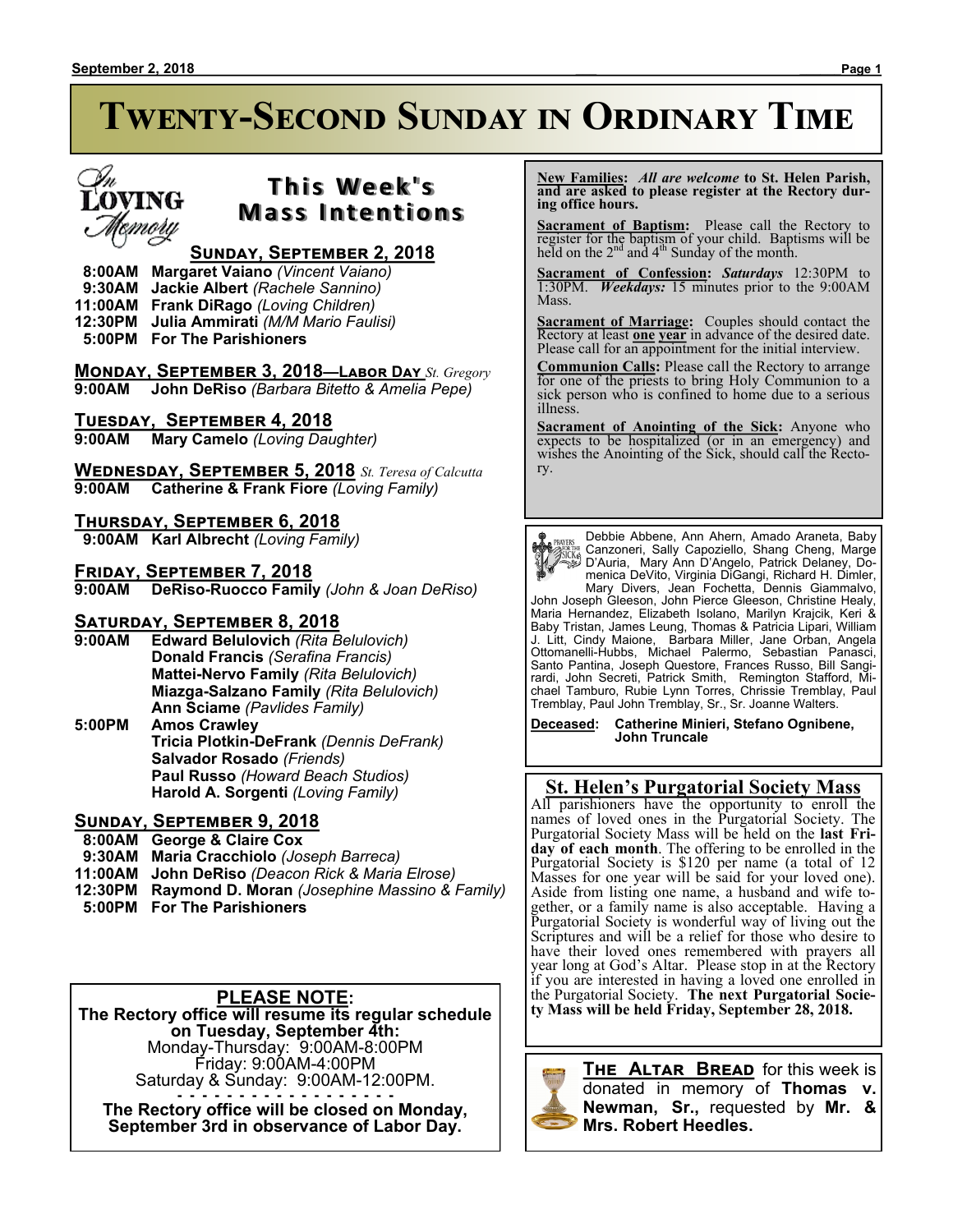Beginning **Tuesday September 25th ,** after the 9:ooAM Mass, we will be "experimenting" with a new concept here at the parish. Fr. Lukasz and I are calling it **Faith Lab**.

The definition of a Laboratory is "a room or building equipped for scientific experiments, research, or teaching." Now, we will not be creating anything like some mad scientists! Faith Lab is an invitation to all parishioners to bring their thoughts, research, and questions to the table in a setting that will be led by one or both of the priests of the parish.

We will not be solving the problems of the world but more like engaging each other with questions like… "Why we do that?" or "Does the Church teach this?" or "Father, what's your opinion?" (including some of the more sticky questions). Father Lukasz and I are not theologians and so you may stump both of us! In fact, we will be open to anonymous questions!

There is no signup and no prerequisites or requirements, just a willingness to explore the Catholic faith in a respectful manner using Scripture, tradition, anecdotes and experiences.

Faith Lab will begin on Tuesday September  $25<sup>th</sup>$  after the 9.00 Mass, in the rectory, and will conclude on the Tuesday prior to Thanksgiving. Following Thanksgiving, the "**Foul Weather Friends**" (that's my moniker) will begin to meet in the rectory for coffee and cake, continuing through winter months and concluding the Tuesday before Holy Week. If Faith Lab is a success, Fr. Lukasz and I will plan

evening dates throughout the winter months. As I said, Faith Lab will be conducted by both priests of the parish (depending on our schedules).

Come join us to explore and investigate the Catholic Faith!

Fr. Lukasz & Fr. Colamaria



# **"The Weight of a Mass"**

Quite a few years ago, I read a children's book entitled The Weight of a Mass: A Tale of Faith, by Josephine Nobisso. Well written and beautifully depicted is the tale of a poor old woman and her faith (and our belief). In the story, the old woman enters a bakery and begs for a piece of bread; upon her request the baker inquires what she has to offer. She explains she has no money, but will offer her Mass for the baker. The baker laughs and finds her offer ludicrous, and to prove it so, he writes the words "one Mass" on a slip of paper and places it on the dish of a bakery scale. To demonstrate his point, he places a bun on the other dish of the scale expecting the scale to tip with the weight of the bun. The scale doesn't budge! Incredulously, he inspects the scale and places another bun upon the same dish as the other bun and still the scale does not tip. Before you know it, he is ordering everyone in the bakery to pile every cruller, bun, cake and croissant onto the one dish of the scale. The scale never moves. Everything in the bakery including the wedding cake of the king is then placed on the scale and yet none weigh more than the slip of paper that says "one Mass".

Every Mass celebrated at this parish has an intention attached to it. Very often we hear the name of the person (the intention) during the prayer of the faithful. That public intention, although not necessary to be announced, is the priest's intention when he offers the Mass. It his public prayer to God at that Mass to offer that Mass for that intention. Intentions can be offered for the living, the deceased, or for a special thanksgiving or request. Masses are offered by request at the rectory or if you have had to bury a loved one, you may have received a Mass Card. The Mass Card is like that small slip of paper that is placed on the scale. It states that the Mass will be offered for your loved one, either here in the parish or at another Altar. Purgatorial Masses are a series of Masses offered solely for the deceased and are offered once a month here in the parish. There are many names included in a Purgatorial Mass, hence the name "Purgatorial Society".

What you may not know is that once a week, on a Sunday, a "*Pro Popolo*" Mass is offered publicly. The *Pro Popolo* Mass is required by Church law in every parish. It is a Mass offered for all the people (pro popolo) of that parish. Yes, each week, one Sunday Mass is offered for your intention! Membership has its privileges! Knowing the importance of the Mass, or the weight of every Mass that is offered, is a good reminder to you, and to all, that each and every week you are remembered in prayer at the Altar. And the weight of that is immeasurable!

Fr. Colamaria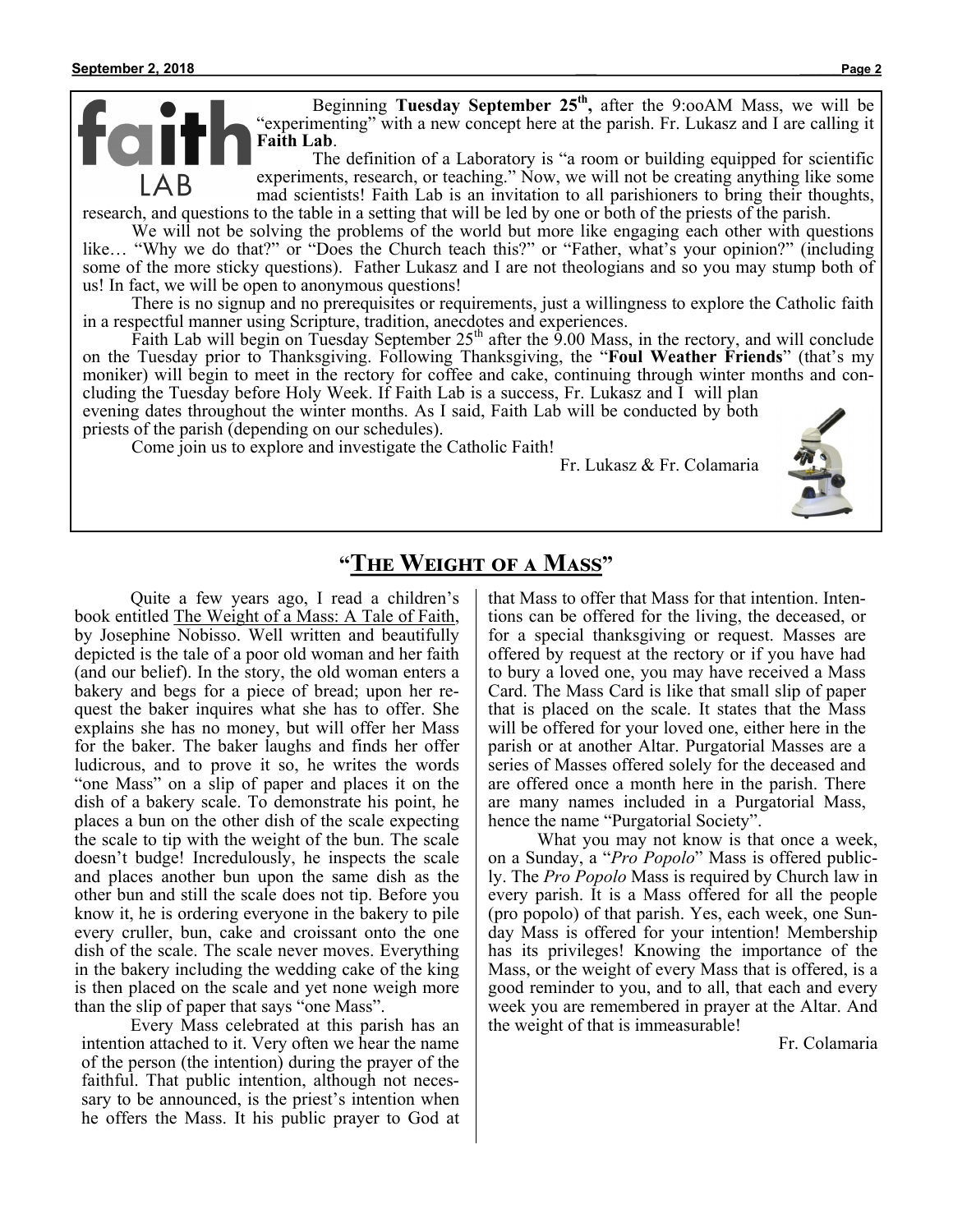### **New Family Religious Education Registration for 2018-2019**

*Our program consists of Eight Religious Education grades: Kindergarten through 7th Grade*

We are now registering children for the **2018-2019** school year. You may pick up a registration **form** at the Religious Education Office located in the St. Helen's Academy school building. The registration fee is **\$75** for one child and **\$100** for two or more children in the same family **for registrations received up to and including 7/20/2018. The registration fee for forms received after 7/20/18 is \$100 for one child and \$125 for two or more children in the same family.** If the child was baptized at a Church other than St. Helen, you will need a copy of your child's Baptismal Certificate. If you do not have one available, you should contact the rectory of the Church where your child was baptized. It takes a couple of weeks to process a Baptismal Certificate at most parishes. Place your request now so your registration for our program will not be delayed. If you have any concerns or questions please contact us at 718 -916-2319. Re-registration for those enrolled in the current year was sent home.

#### **Rosary for Peace…New Place, New Time** The Rosary for Peace, sponsored by the Saint Helen Secular Franciscan Fraternity, takes place in the Church at 6:30PM every Wednesday. The group prays for our Blessed Mother's intercession to end violence (both domestic and civil) and the persecution of Christians throughout the world. All parishioners are invited to join us. We welcome anyone willing to lead a decade of the Rosary in a language other than English. **The Order of Franciscans Secular** meet on the 3rd Saturday of every month in St. Helen's Rectory after the 9AM Mass. Come and learn more about the Franciscan way of life. **St. Helen's Support Group for the Physically Challenged** meets the first and third Wednesday of every month at 1:30PM in the Rectory meeting room. All are invited. For further information please call Joan at (718) 848 -9173.

**CATHOLIC CHARITIES NEIGHBORHOOD SERVICES HOWARD BEACH SENIOR CENTER** is located at 155-55 Cross Bay Blvd., across from Stop N Shop on Cross Bay Blvd. Seniors aged 60 and older are invited **Fun** to become members. Activities and services are offered Monday-Friday from 9:00AM to 4:00PM. **For further information, contact Rosalie at 718-738-8100.** Seniors

| Mondays    | 9:30-10:30AM:<br>10:45-11:45AM:                           | <b>Tai Chi</b> with Elaine Fleischman<br><b>Chair Aerobics</b> with Charlie Roemer                                          |
|------------|-----------------------------------------------------------|-----------------------------------------------------------------------------------------------------------------------------|
| Tuesdays   | $9:30-10:30AM$ :<br>1:00PM:                               | <b>Movement Exercise</b> with Millie<br><b>Dancing to a DJ</b> with Refreshments                                            |
| Wednesdays | $10:00-11:00AM$ :<br>$10:30-11:30AM$ :<br>$1:00-3:00PM$ : | <b>Zumba</b> with Elaine<br><b>Adult Coloring Classes</b><br><b>Karaoke By Fernando</b>                                     |
| Thursdays  | 9:30-10:30AM:<br>$9:30-11:30AM$ :<br>12:30-2:30PM:        | <b>Movement Exercise</b> with Millie<br><b>Art Classes</b> with a certified teacher<br>Art Classes with a certified teacher |
| Fridays    | 9:30-10:30AM:<br>10:00-11:30AM:<br>$10:30-11:30AM$ :      | <b>Cardio Exercise</b> with Dwayne<br><b>Introduction to Sign Language</b><br>Yoga with Charlie Roemer                      |

### **Policies Regarding Infant Baptism at St. Helen Parish**



for.

Parents seeking Baptism for their children *who live within the territory of St. Helen Parish* are asked to register as members of the parish before requesting an initial interview for Baptism. Registration is easily done at the parish office anytime during business hours.

Parents seeking Baptism for their children *who live outside the territory of St. Helen Parish* are asked to obtain a letter from the parish in which they live authorizing the Baptism to take place at St. Helen.

Initial meetings with parents seeking Baptism for their children will normally take place **on the second Wednesday of each month from 7:00–9:00PM and on the fourth Saturday of each month from 10:00AM–12:00PM.**

#### **SEPTEMBER—OCTOBER, 2018**

**Mornings of Preparation Required Before a Baptism:**

(*All begin at the 11:00AM Mass and continue in the Msgr. McGinness Room)* **September 9 & 23 — October 14 & 28** **Schedule for Baptisms:** (*All begin at 2:00PM)*

> **September 9 & 23 October 14 & 28**

**Please call 718-738-1616 for more information and/or to schedule an appointment.**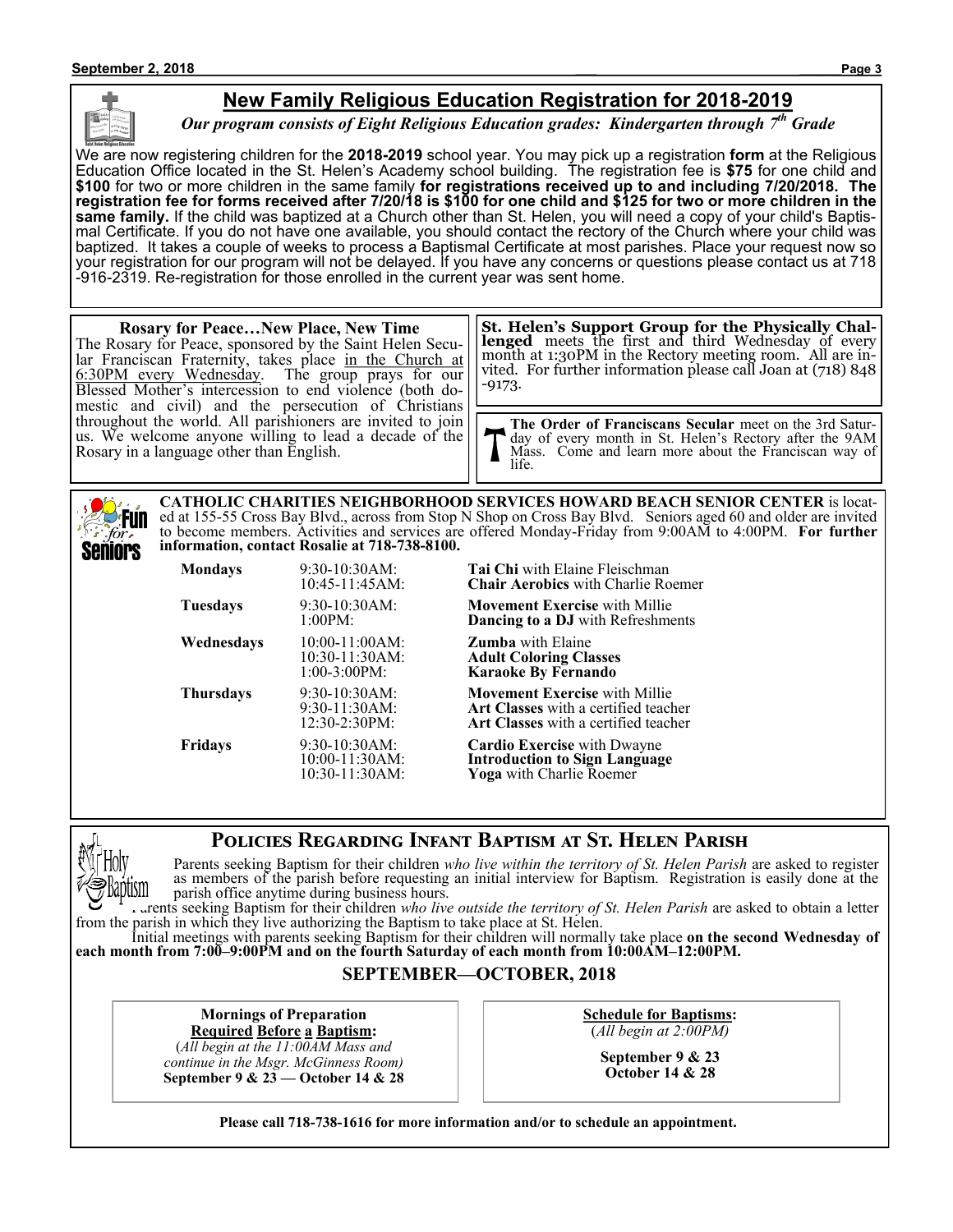# **Pilgrimage to the National Shrine of Our Lady of Mt. Carmel Middletown, NY**



*Sponsored by St. Helen's Rosary Ministry*

# **Wednesday, October 10, 2018**

**Departing St. Helen's at 8:00AM Returning by 5:30PM**

**\$40.00 for Rosarians — \$50.00 Non-Rosarians Included: Continental Breakfast & Hot Lunch and a donation to the Shrine**

**For more information, or to make a reservation call: Agnes Cummings 917-716-5898**

**St. Helen's Holy Name Society** will hold their next meeting in Fr. Dooley Hall on **Sunday September 9th** after the 8:00AM Mass. As always, all men of the parish are invited to attend.



**The Rosarians** will have their first meeting on **Sunday September 9th** after the 9:30 Mass in the school cafeteria. Flu and pneumonia shots will be available. Remember your insurance cards. If you are able, please help fill the food pantry with canned fruits and/ or vegetables.



#### **Adult Confirmation and Becoming Catholic**

**Any adult** who has not received the Sacraments of Confirmation or Eucharist and desires to do so, please contact the Rectory to set an appointment with Father Colamaria.

**Any Adult** who is curious about becoming Catholic, or to be received into the Church, is invited to contact the Parish office at 718-738-1616.

Any and all questions about Adult Sacraments can be made at any time, **but September is an important deadline for the beginning of classes for Sacraments to be received in 2019.** 



**CYO Basketball** sign-ups will be held in Fr. Dooley Hall on **Friday, September 7th from 7- 9PM; Saturday, September 8th from 10AM– 1PM; Sunday, September 9th from 1-4PM, and Monday, September 10th from 7-9PM**. For

more information call Anthony at 917-494-9569 or you may also email: sthelencyobb@gmail.com.



This fall over 400 children, kindergarten through 7 th grade, will sign up to learn more about Jesus and our Catholic faith. You can help them learn and grow in faith by becoming a catechist for the St. Helen's Faith Formation Program. With classes offered Monday evenings, as well as Wednesday and Thursday afternoons, you are almost sure to find a time that fits your schedule. As you nurture the faith of our young, you will learn and grow as well! As one long-time catechist put it, "I learn so much from the children!" We provide you with training, materials and support.

Classes begin September 24<sup>th</sup>. If interested, or for more information, please contact Ms. Haiffa Vizoso, Director of Religious Education at the St. Helen's Religious Education Office: 718-916-2319.

**St. Helen Ladies Bowling League**

**After 51 years, our Bowling Day is changed to Tuesdays at 10:00AM** at Bowl 360, Rockaway Blvd. The season starts on **September 4th**. If you are interested in joining our league, please

call Lorraine at (718) 843-3431.